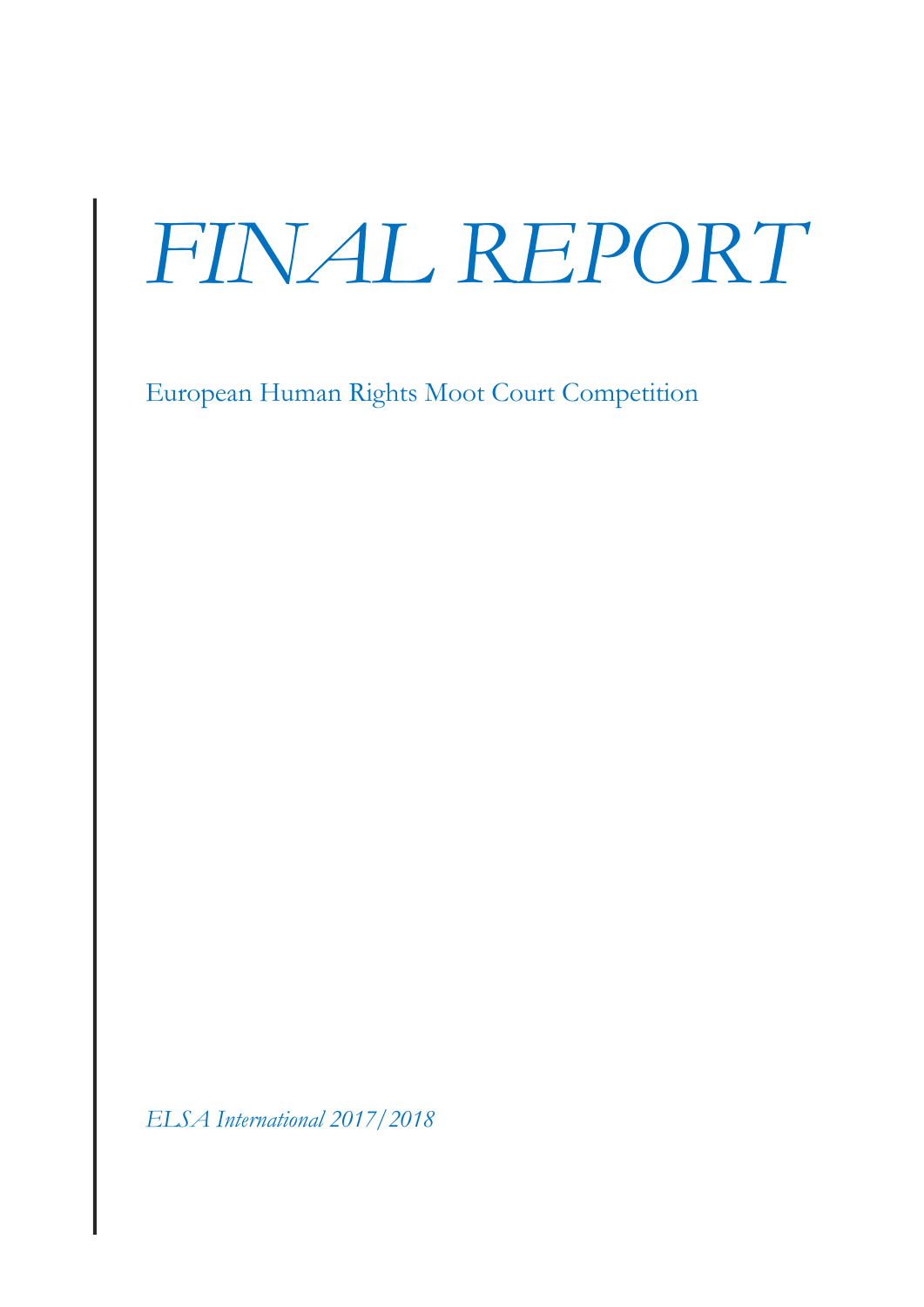## **1. Foreword by Michelle Goossens**

*Vice President for ELSA Moot Court Competitions ELSA International 2017/2018*

#### Dear Reader,

The International Board of ELSA for the 2017/2018 term hereby presents to you the Final Report concluding the 6<sup>th</sup> edition of the European Human Rights Moot Court Competition.

The European Human Rights Moot Court Competition works as a unique contribution to university curricula in helping students understand the principles and implementation of Human Rights. Through the European Human Rights Moot Court Competition ELSA wishes to answer to the need for an English language moot court competition on Human Rights voiced by students across Europe. We wish to enable law students to deepen their understanding of law and practice their skills outside of the lecture halls of their universities and in an international environment. Participation in a competition such as the Human Rights Moot Court will help them build a professional profile already during their studies and prove their skills immediately upon entering professional life. The trend concerning the functioning of the European Human Rights system is to increase the role of national courts in these matters and to reduce the case burden of the European Court of Human Rights. As a consequence, Council of Europe member states will need lawyers with a strong command of the European Convention on Human Rights and its implementation on national level. The European Human Rights Moot Court Competition is a project with a significant impact on the way future lawyers understand and apply the European Convention on Human Rights.

I could not imagine a more rewarding moment for the head of the organization of this Competition than standing in the middle of the Salle d'Audience while addressing Judges, Ambassadors, Lawyers and other distinguished guests and, most importantly, the students that participated in the Competition. We could observe their development from the first day of the Preliminary Rounds until their Grand Final performances. You can see with your own eyes the impact that the Competition has in real life, how we are accomplishing all our goals and providing them with a platform to future develop their legal and practical skills in an international environment. In the Competition, we always have a winner. However, it is not about winning, it is about being brave enough to compete. Therefore, I would like to once again congratulate all the teams for being so brave and dedicated – you are all winners!

The 6<sup>th</sup> edition of the European Human Rights Moot Court Competition gave us a number of over 100 teams registered for the Competition, from over 30 different countries, from which the best students arrived in February to the home of Human Rights, Strasbourg, to participate in the Final Round. The Competitions Final took place from the  $1<sup>st</sup>$  to the  $5<sup>th</sup>$  of May 2018. We are very grateful towards all of the Competition's Judges, who shared their experience and challenged the teams in order for students to reach and cross their limitations. We were honoured for having with us members from the European Court of Human Rights, alongside members of EHRA, lawyers from the Court, Council of Europe and representatives of the Permanent Representations to the Council of Europe.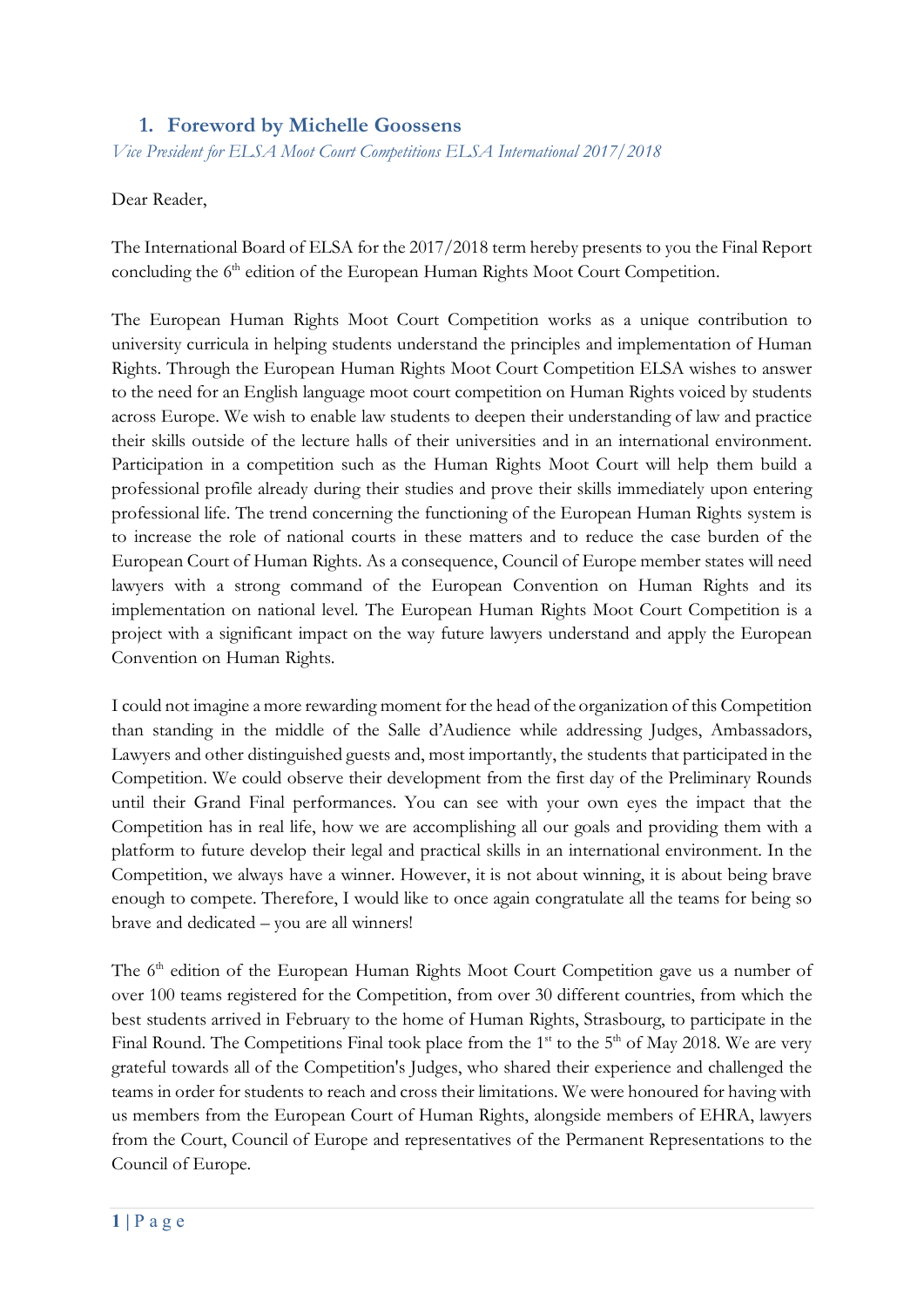The Council of Europe has been from the beginning the biggest partner and supporter of the Competition. We are very honoured and proud of our strong partnership. We would like to especially thank Ms Barbara Orkwiszewska and Ms Sophie Lobey for an incredible amount of help, assistance and guidance throughout the whole  $6<sup>th</sup>$  edition of the Competition.

The European Human Rights Moot Court Competition cannot take place without our sponsors, and we would therefore like to express our gratitude towards the Danish and the Ukrainian Permanent Representations. I would also like to thank the European Human Rights Association for their help and guidance throughout the competition.

Lastly, I would like to thank the ELSA International Team, namely Konrad Korzeniowski and Gertrud Metsa for their tremendously hard work and dedication, the volunteers from ELSA Strasbourg and the International Board of ELSA – all in all, the whole Organizing Committee. I appreciate all your efforts during the Final Round in Strasbourg. Thank you for making this Competition another success.

I would like to thank once again everyone involved in the Competition and all the teams participating in it. It was a pleasure together with all of you to strengthen the understanding in Human Rights and to educate young lawyers in this particular field of law. Thank all of you for being a part of this journey.

Warm wishes,

#### **Michelle Goossens**

Vice President for ELSA Moot Court Competitions ELSA International 2017/2018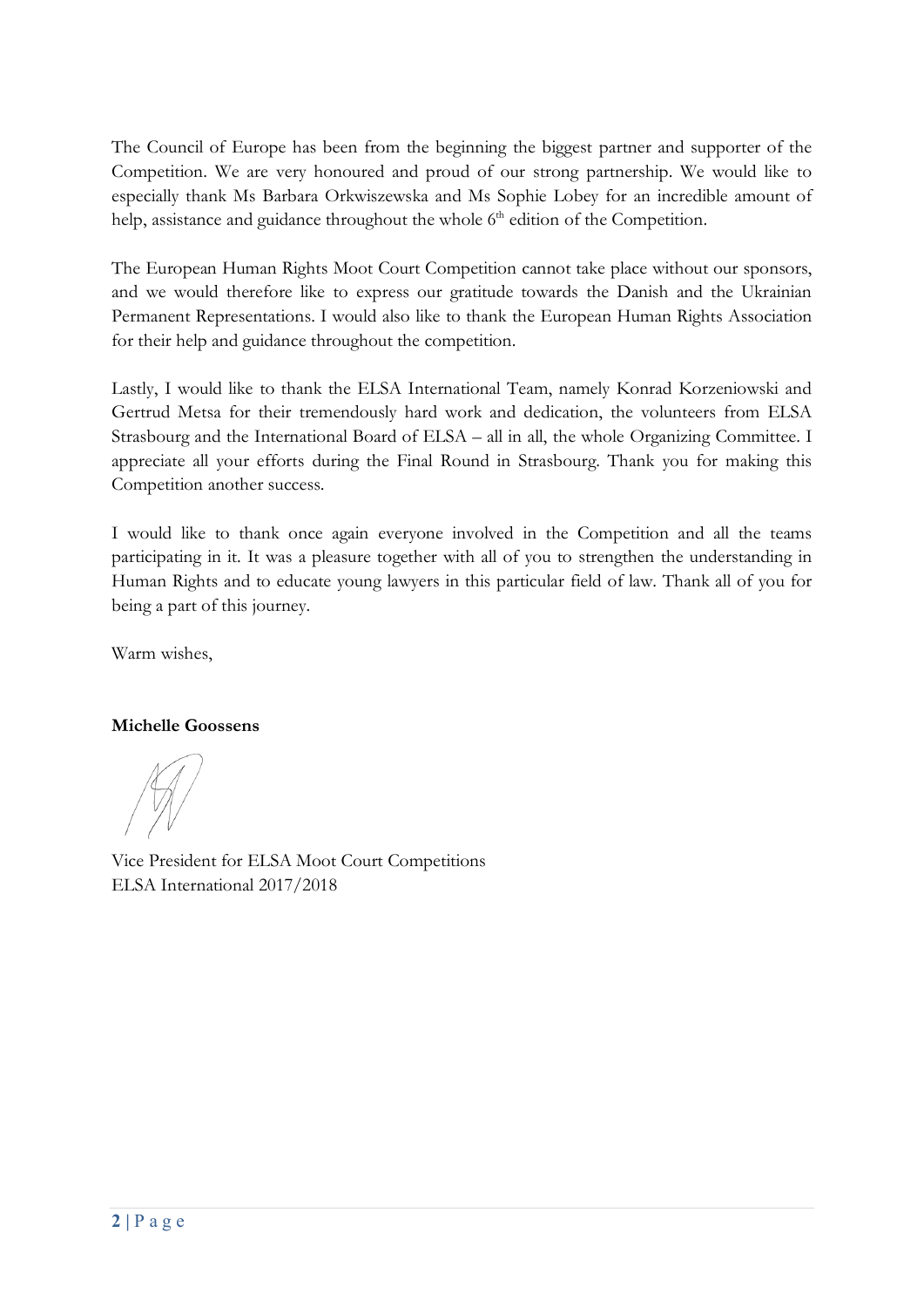# **2. Overview of the competition**

The sixth edition of the European Human Rights Moot Court was launched in the first week of August 2017. The clarification questions from the teams regarding the case were sent in and published during October, and the team registration was open until the first week of November 2017. The competition is twofold – firstly, there is a Europe-wide written phase in which the teams send in Written Submissions for the Applicant and the Respondent. The Final Round is the last stage of the Competition, where the best twenty teams selected through the written part compete against each other.

The Final Round of the  $6<sup>th</sup>$  EHRMCC took place between the 1<sup>st</sup> to the  $5<sup>th</sup>$  of May 2018. The Final Oral Round commenced with an Opening Ceremony at the residence of the Ambassador of the Permanent Representation of Ukraine to the Council of Europe in Strasbourg. All pleadings took place at the Council of Europe and the European Court of Human Rights venues. The Competition is a unique opportunity for students to gain practical experience comparable to real pleading in front of the European Court of Human Rights, while they are presenting their arguments for both sides of the case in front of the best human rights experts. 20 teams were competing with each other in 6<sup>th</sup> edition Finals. The Grand Final between two teams took place in the Salle d'Audience, the biggest court room in the European Court of Human Rights building. The winners were announced by Simon Palmer, the Chairman of the EHRMCC Jury, and awarded prizes together with the Secretary General of the Council of Europe, Thorbjørn Jagland. An Award Reception was hosted by the Danish Permanent Representation to conclude the Final Round.

The case and all other important documents of the sixth edition can be found and downloaded on the new website www.ehrmcc.elsa.org.

### **3. The Written Round**

In order to qualify for the Final Oral Round in Strasbourg held at the European Court of Human Rights, the teams dispatched their Written Submissions both for the Applicant and the Respondent.

The Jury, consisting of Human Rights experts from all over Europe, was assessing Written Submissions from November to December in order to select the 20 best teams, that were announced on January. Each Written Submission has been scored by two different Judges. Out of over 100 teams which completed the registration procedure, 76 sent their Written Submissions.

The Announcement of Finalists took place in February 2018.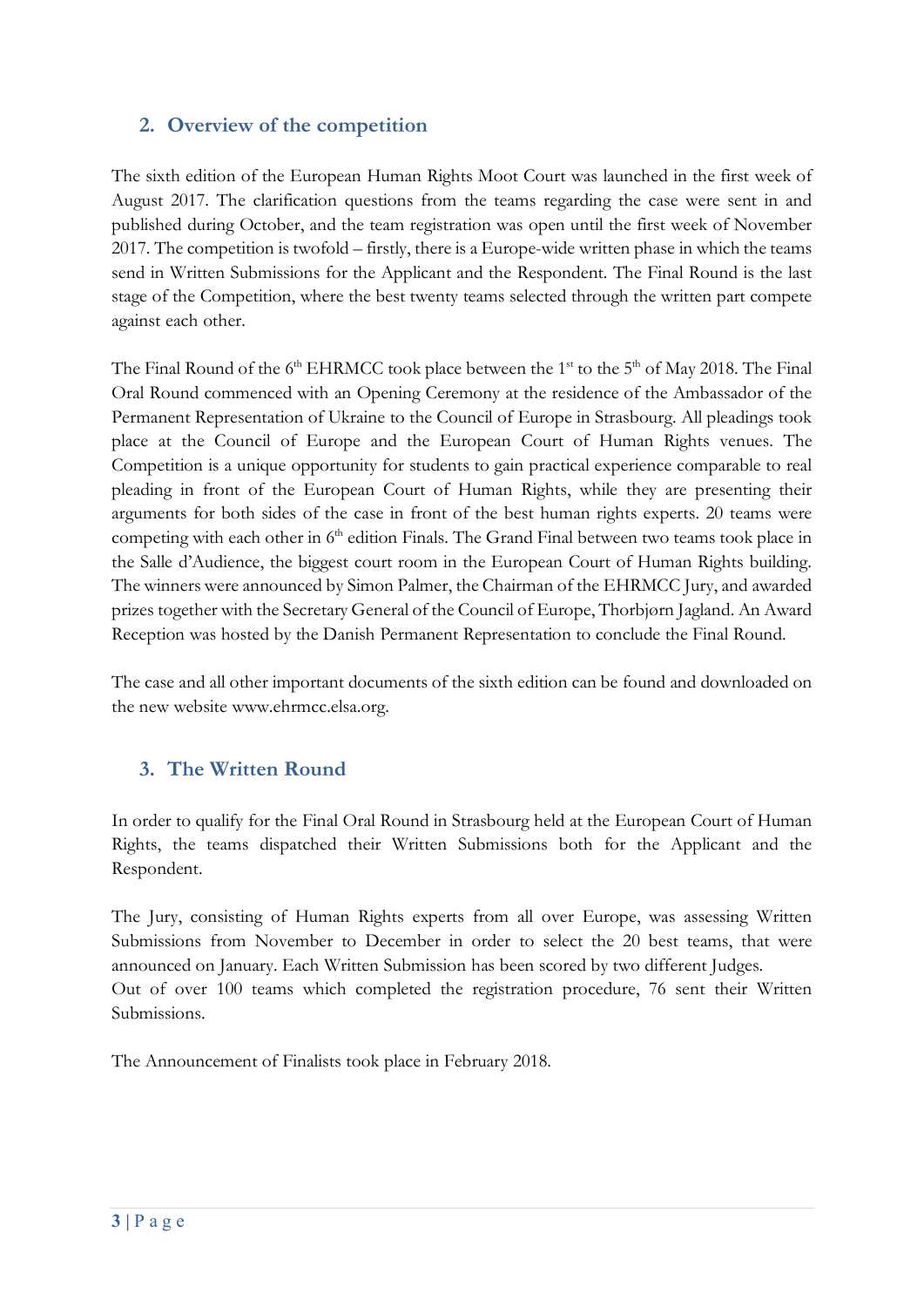The following table indicates the scores and the ranking of each team.

The Overall Score is calculated as follows: (Average Scores Applicant Written Submission + Average Scores Respondent Written Submission – Penalty Points) divided by 2.

| Team   | Applicant | Respondent | Overall |
|--------|-----------|------------|---------|
| Number |           |            |         |
| 49     | 39,25     | 39         | 39,1250 |
| 61     | 39        | 39         | 39,0000 |
| 78     | 38,75     | 38,5       | 38,6250 |
| 80     | 38,5      | 37,5       | 38,0000 |
| 87     | 36,5      | 36,5       | 36,5000 |
| 63     | 36        | 36         | 36,0000 |
| 66     | 36        | 36         | 36,0000 |
| 52     | 37,25     | 34         | 35,6250 |
| 22     | 36,75     | 34         | 35,3750 |
| 74     | 34,25     | 36,25      | 35,2500 |
| 67     | 38        | 32         | 35,0000 |
| 47     | 28,25     | 39         | 33,6250 |
| 42     | 35,25     | 29,56      | 32,4050 |
| 77     | 36,75     | 24,75      | 30,7500 |
| 13     | 32,35     | 28,75      | 30,5500 |
| 44     | 31,5      | 29,5       | 30,5000 |
| 40     | 33,25     | 27,5       | 30,3750 |
| 14     | 29,75     | 29,75      | 29,7500 |
| 29     | 27,5      | 31,75      | 29,6250 |
| 33     | 28        | 30,25      | 29,0125 |
| 65     | 28        | 30         | 29,0000 |
| 30     | 28,75     | 29         | 28,8750 |
| 39     | 28,5      | 28,25      | 28,3750 |
| 5      | 23        | 33,5       | 28,2500 |
| 31     | 27        | 29,25      | 28,1250 |
| 36     | 28,75     | 27,5       | 28,1250 |
| 69     | 24,75     | 31         | 27,8750 |
| 45     | 30,5      | 24,5       | 27,5000 |
| 75     | 31,25     | 23         | 27,1250 |
| 34     | 27        | 26,75      | 26,8750 |
| 27     | 19,5      | 33,75      | 26,6250 |
| 93     | 38,25     | 15         | 26,6250 |
| 38     | 26        | 26,5       | 26,2500 |
| 43     | 30        | 21,25      | 25,6250 |
| 3      | 31,25     | 19         | 25,1250 |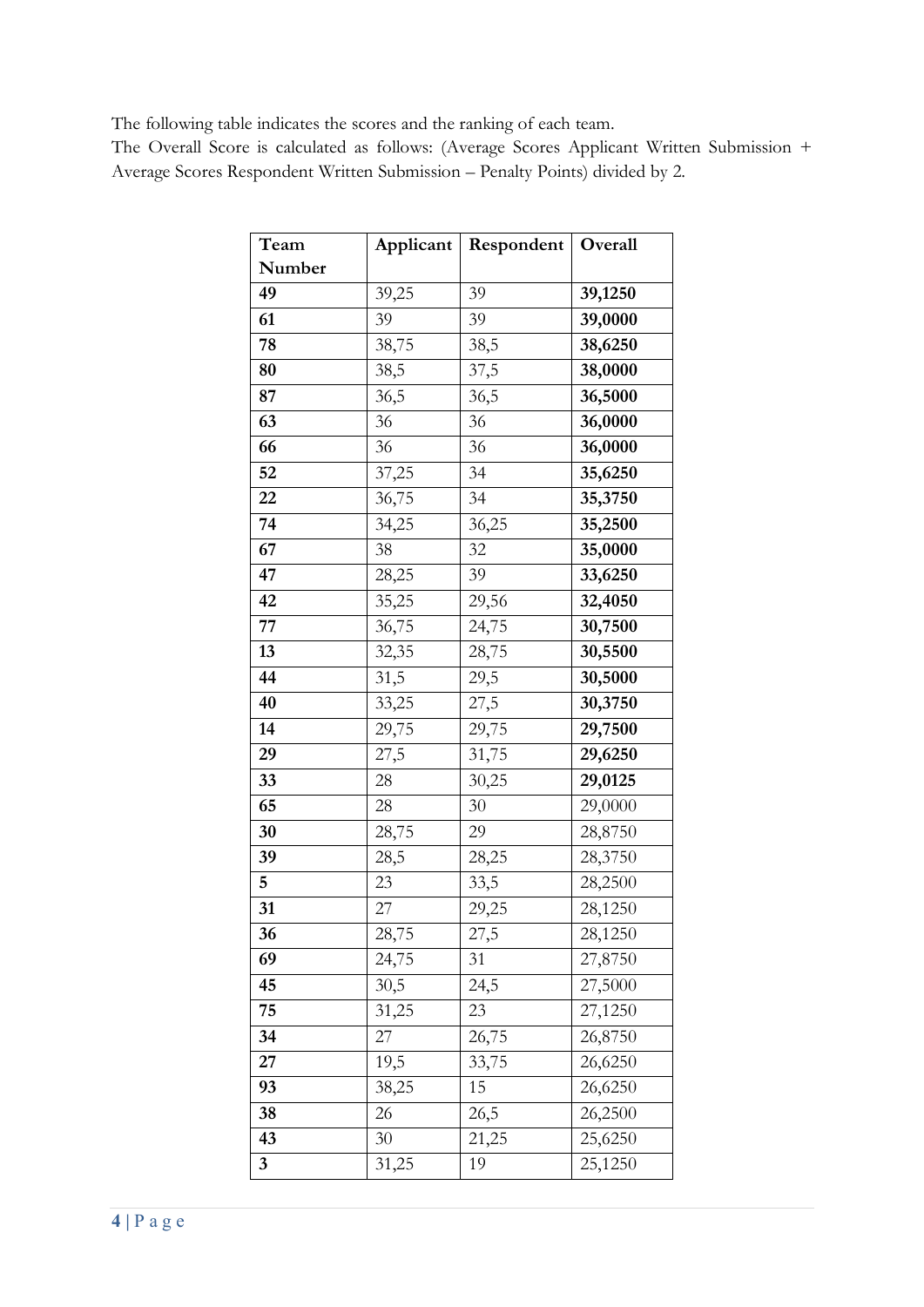| 22,5              | 27,75 | 25,1250 |
|-------------------|-------|---------|
| 31,25             | 19    | 25,1250 |
| 18,5              | 30,75 | 24,6250 |
| 28,75             | 20,5  | 24,6250 |
| 18,5              | 29,75 | 24,1250 |
| 30                | 18    | 24,0000 |
| 24                | 23,75 | 23,8750 |
| 20,75             | 25,75 | 23,2500 |
| 21,25             | 25,25 | 23,2500 |
| 25                | 21,25 | 23,1250 |
| 23,5              | 22,25 | 22,8750 |
| 16,5              | 28,5  | 22,5000 |
| 24                | 20,5  | 22,2500 |
| 22,5              | 22    | 22,2500 |
| 27,5              | 16,25 | 21,8750 |
| 24                | 19,5  | 21,7500 |
| 27,25             | 15,25 | 21,2500 |
| 24,75             | 17    | 20,8750 |
| 24,75             | 16,25 | 20,5000 |
| 20                | 20,5  | 20,2500 |
| 21,5              | 18,5  | 20,0000 |
| 22                | 17,5  | 19,7500 |
| 18,5              | 18,5  | 18,5000 |
| $\overline{15,5}$ | 21    | 18,2500 |
| 15,75             | 20    | 17,8750 |
| 19                | 16,75 | 17,8750 |
| 16,75             | 17,5  | 17,1250 |
| 10                | 23    | 16,5000 |
| 15                | 16,25 | 15,6250 |
| 12,5              | 17,5  | 15,0000 |
| 12,5              | 17    | 14,7500 |
| 15                | 11    | 13,0000 |
| 9,5               | 15,25 | 12,3750 |
| 11                | 12    | 11,5000 |
| 9                 | 13    | 11,0000 |
| 10                | 11,5  | 10,7500 |
| 10,5              | 11    | 10,7500 |
| 10,5              | 10,5  | 10,5000 |
| 12                | 8     | 10,0000 |
|                   |       |         |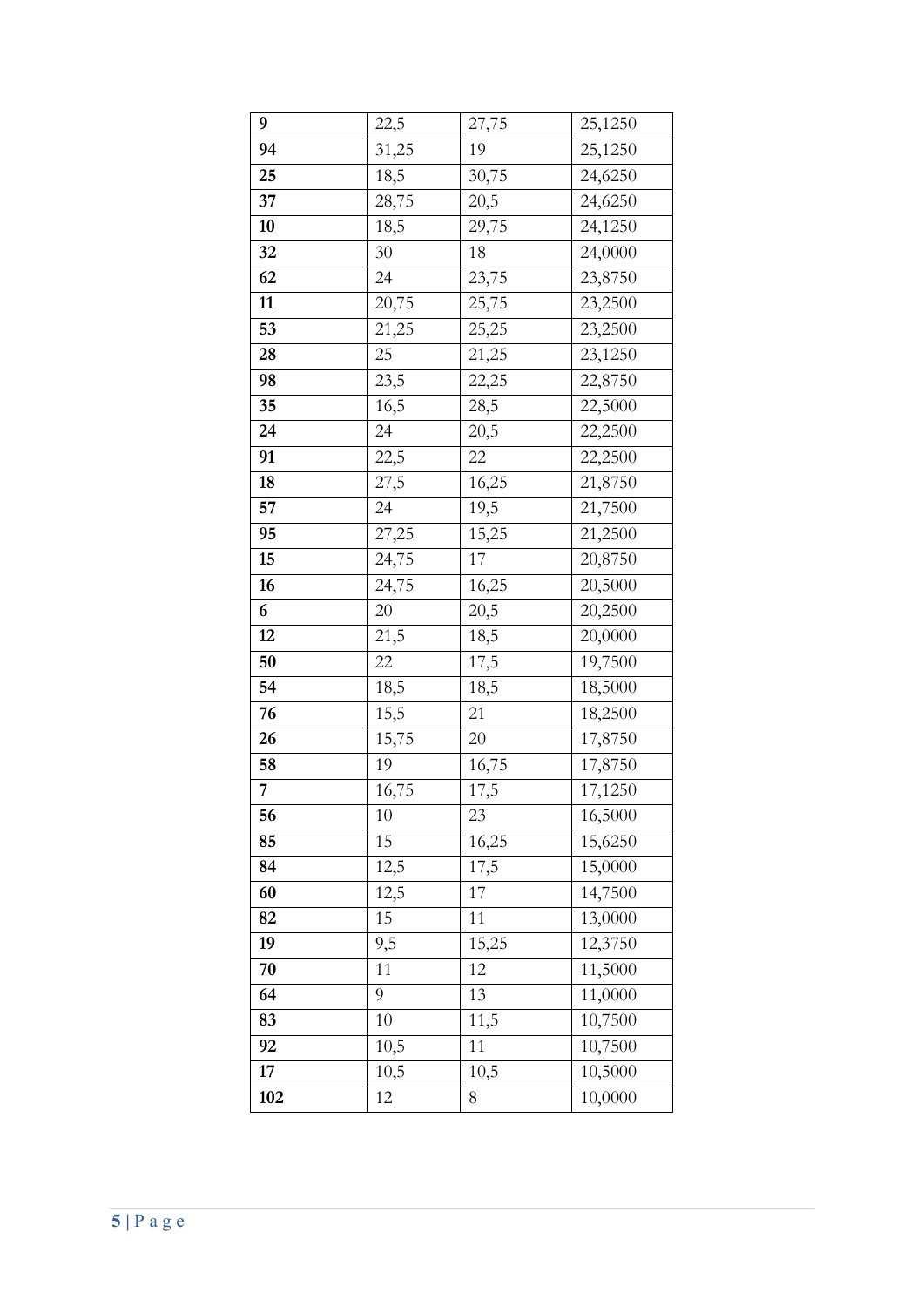- **Best Written Submission: Applicant** Team 49 - University of Grenoble Alpes, France
- **Best Written Submissions: Respondent**  Team 47 - Democritus University of Thrace, Greece Team 49 - University of Grenoble Alpes, France Team 61 - Ukrainian Catholic University, Ukraine

# **4. The Final Round**

The best 20 teams chosen out of over 100 registered teams had the unique opportunity to take part in the Final Round which took place at the Council of Europe and at European Court of Human Rights from the 1<sup>st</sup> to the 5<sup>th</sup> of May 2018 in Strasbourg, France.

In the morning of the 4<sup>th</sup> the four best teams pleaded in the Semi-Finals in front of a Jury of five members. The two chosen Finalists were IE University and King's College London, who competed in the Hearing Room of the European Court of Human Rights in front of the Jury, consisting of nine Judges.

During the Award Ceremony, the Winner, Runner-up, Best Orator and Best Written Submission were awarded by the prizes by the Secretary General of the Council of Europe, Thorbjørn Jagland, and Simon Palmer.

# **5.1 Team Scores**

#### **a) The Preliminary Rounds**

In each Oral Pleading, three Judges assessed the teams basing on four individual criteria:

- **1. COMMAND OF THE ISSUES:** Recognition, displaying, weighing and proper analysis of legal issues.
- **2. ARGUMENTATION:** Logic, reasoning, persuasiveness of arguments; Ability to analogise with legal or general scenarios; Rebuttal/Sur-rebuttal is correctly utilised.
- **3. LEGAL ANALYSIS:** Identification, knowledge, understanding, analysis of the applicable treaties/law and jurisprudence.
- **4. STYLE:** Organisation and structure of arguments; Response to Panellist questions; Eloquence and clarity of presentation; Teamwork, time management.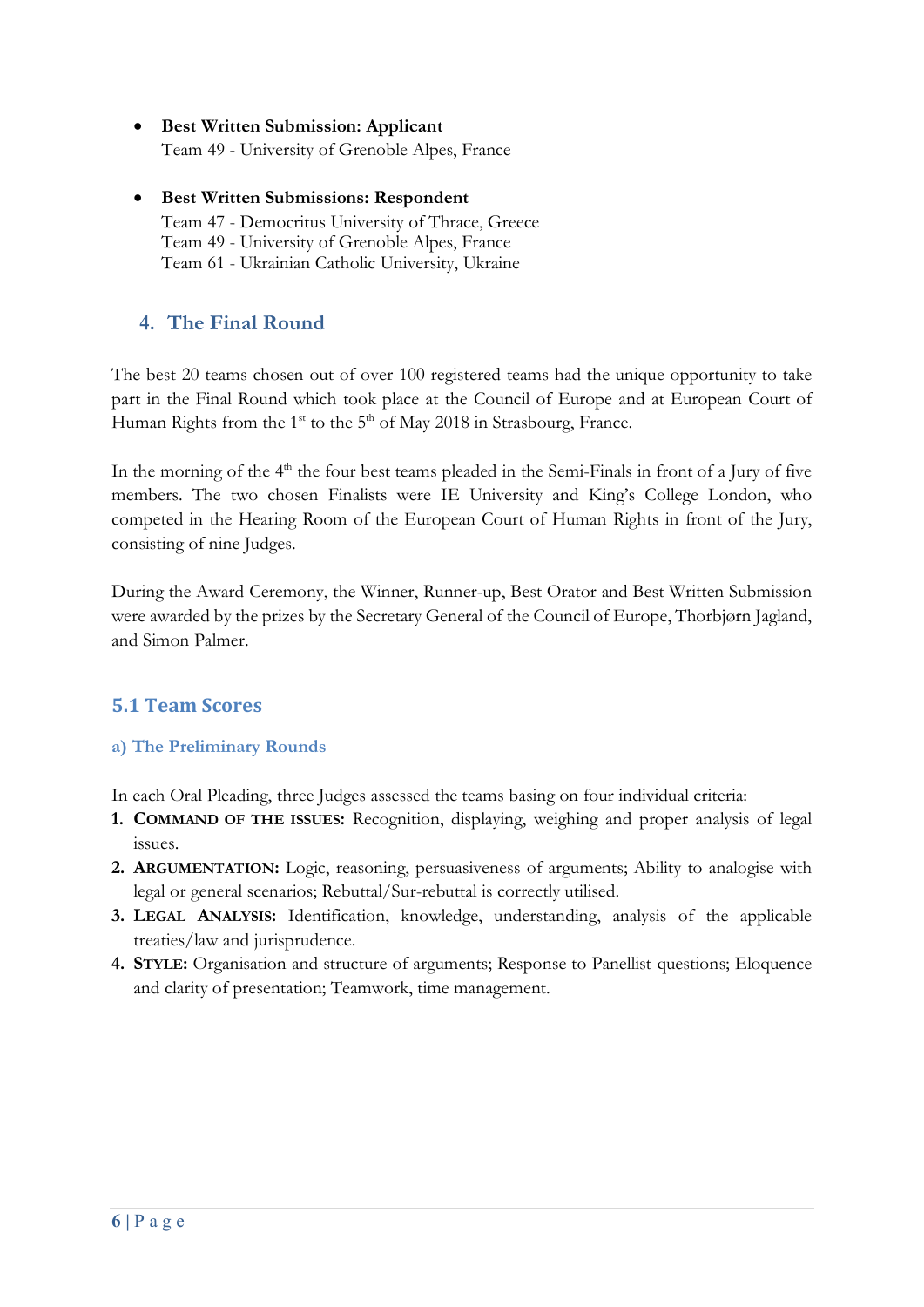In the Preliminary Rounds teams were ranked according to the total score of their OP (90 %) and their WS (10 %)

|      |           | Prelim. 1 | Prelim. 1 | Prelim. 1 | Prelim. 2 | Prelim. 2 | Prelim. 2                |             |          |
|------|-----------|-----------|-----------|-----------|-----------|-----------|--------------------------|-------------|----------|
| Team | <b>WS</b> | Judge 1   | Judge 2   | Judge 3   | Judge 1   | Judge 2   | Judge 3                  | Average OP  | Total    |
| 14   | 29,75     | 29,75     | 29,75     | 29,75     | 24,75     | 25,75     | 27,75                    | 27,91666667 | 28,1     |
| 22   | 35,375    | 32,25     | 30,5      | 31,375    | 24,25     | 26        | 25,125                   | 28,25       | 28,9625  |
| 29   | 29,625    | 31,25     | 23,25     | 27,25     | 19,75     | 29,25     | 24,5                     | 25,875      | 26,25    |
| 33   | 29,0125   | 31,5      | 31,5      | 31,5      | 17,25     | 17,25     | 17,25                    | 24,375      | 24,83875 |
| 40   | 30,375    | 30,75     | 30,75     | 30,75     | 33,25     | 33,25     | 33,25                    | 32          | 31,8375  |
| 42   | 32,405    | 29,5      | 27,5      | 28,75     | 36        | 33        | 34,25                    | 31,5        | 31,5905  |
| 44   | 30,5      | 25,5      | 24,5      | 27,5      | 24,5      | 27        | 32                       | 26,83333333 | 27,2     |
| 47   | 33,625    | 13,25     | 13,25     | 13,25     | 25,75     | 25,75     | 31,75                    | 20,5        | 21,8125  |
| 49   | 39,125    | 30,5      | 30        | 30,25     | 26,5      | 28,75     | 27,625                   | 28,9375     | 29,95625 |
| 52   | 35,625    | 27,5      | 33        | 30,25     | 24,5      | 12,25     | 18,375                   | 24,3125     | 25,44375 |
| 61   | 39        | 27        | 27,5      | 29,25     | 22,25     | 23,75     | 22,5                     | 25,375      | 26,7375  |
| 63   | 36        | 33        | 31,5      | 32,25     | 32        |           | $31 \,   \, 3\, \, 5, 5$ | 31,95       | 32,355   |
| 65   | 29        | 28        | 28        | 28        | 36,75     | 36,5      | 34,75                    | 32          | 31,7     |
| 66   | 36        | 35,25     | 35,25     | 35,25     | 38,25     | 37        | 39,25                    | 36,70833333 | 36,6375  |
| 67   | 35        | 36,25     | 36,25     | 36,25     | 36,5      | 36,5      | 36,5                     | 36,375      | 36,2375  |
| 74   | 35,25     | 19,5      | 19,5      | 19,5      | 24,25     | 25,25     | 24,75                    | 22,125      | 23,4375  |
| 77   | 30,75     | 20        | 20        | 20        | 25        | 25        | 25                       | 22,5        | 23,325   |
| 78   | 38,625    | 20        | 20        | 20        | 25,75     | 20,25     | 28,25                    | 22,375      | 24       |
| 80   | 38        | 35,5      | 31        | 33,25     | 39,25     | 37        | 33,75                    | 34,95833333 | 35,2625  |

#### **b) Semi-Final**

| Semi Final 1 |         |         |         |         |         |              |  |  |  |  |
|--------------|---------|---------|---------|---------|---------|--------------|--|--|--|--|
| <b>Team</b>  | Judge 1 | Judge 2 | Judge 3 | Judge 4 | Judge 5 | <b>Total</b> |  |  |  |  |
| 66           | 31      | 23,25   | 24.25   | 35,5    | 28.5    | 142,5        |  |  |  |  |
| 63           | 36,25   | 24,5    | 31,25   | 25,5    | 29.375  | 146,875      |  |  |  |  |

| <b>Semi Final 2</b> |         |         |         |         |         |              |  |  |  |  |  |
|---------------------|---------|---------|---------|---------|---------|--------------|--|--|--|--|--|
| Team                | Judge 1 | Judge 2 | Judge 3 | Judge 4 | Judge 5 | <b>Total</b> |  |  |  |  |  |
| 67                  | 28.75   | 32.5    | 29      | 29,75   | 29,25   | 149,25       |  |  |  |  |  |
| 80                  | 33,5    | 35,75   | 35,5    | 32,5    | 32.25   | 169,5        |  |  |  |  |  |

#### **c) Grand Final**

|      | <b>Final</b> |         |         |         |         |         |         |         |              |  |  |  |
|------|--------------|---------|---------|---------|---------|---------|---------|---------|--------------|--|--|--|
| Team | Judge 1      | Judge 2 | Judge 3 | Judge 4 | Judge 5 | Judge 6 | Judge 7 | Judge 8 | <b>Total</b> |  |  |  |
| 63   | 36           | 26      | 30      | 28      | 32,25   | 30      | 29      | 27      | 238,25       |  |  |  |
| 80   | 34           | 34      | 33      | 32      | 33,75   | 32      | 26      | 30      | 254,75       |  |  |  |

- **Winner:** Team 080, IE University, Spain
- **Runner-up**: Team 063, King's College London, United Kingdom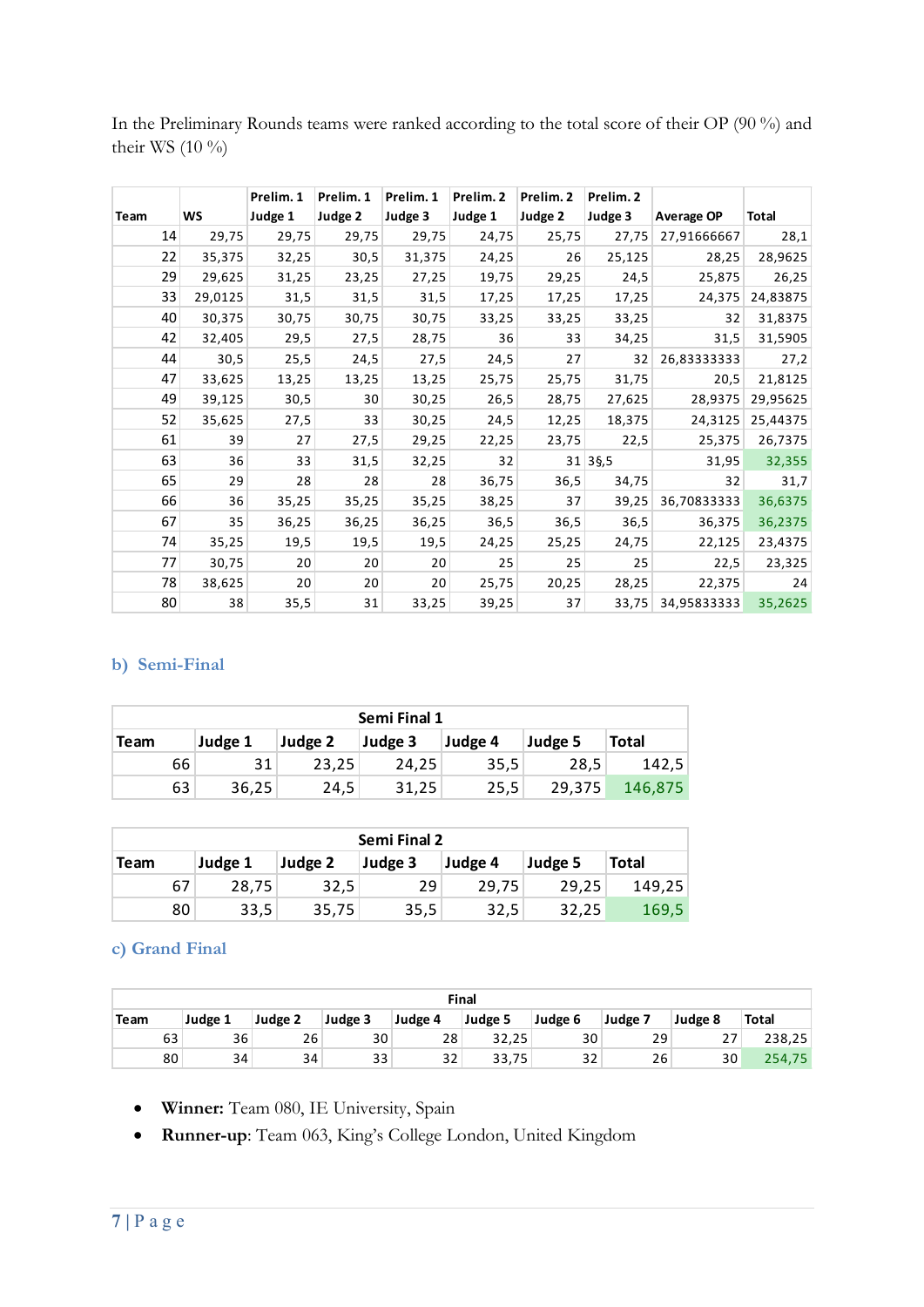# **5.2 Speakers Scores**

A minimum of two team members and a maximum of three team members presented their Oral Pleading. Each orator had to speak for at least seven (7) minutes during the main pleading.

|                          |             |            | <b>Preliminary Rounds</b> |                                         |            |                         |                       |         |  |  |  |  |  |
|--------------------------|-------------|------------|---------------------------|-----------------------------------------|------------|-------------------------|-----------------------|---------|--|--|--|--|--|
|                          |             |            | Preliminary round 1       |                                         |            | Preliminary round 2     |                       |         |  |  |  |  |  |
| Name                     | Team<br>no. | Judge<br>1 | Judge<br>$\overline{2}$   | <b>Judge</b><br>$\overline{\mathbf{3}}$ | Judge<br>1 | Judge<br>$\overline{2}$ | Judge<br>$\mathbf{3}$ | Total   |  |  |  |  |  |
| Harry Johnston           | 40          | 35         | 35                        | 35                                      | 34,25      | 34,25                   | 34,25                 | 207,75  |  |  |  |  |  |
| Andreea Iulia Marton     | 65          | 33,75      | 33,75                     | 33,75                                   | 33         | 35,25                   | 34,75                 | 204,25  |  |  |  |  |  |
| Andreea Bianca Geangalau | 65          | 27,5       | 27,5                      | 27,5                                    | 40         | 37,5                    | 38                    | 198     |  |  |  |  |  |
| Alice Beech              | 67          | 28,75      | 28,75                     | 28,75                                   | 36,75      | 36,75                   | 36,75                 | 196,5   |  |  |  |  |  |
| Norah Alsemari           | 63          | 33         | 32                        | 32,5                                    | 29,25      | 29,5                    | 29,375                | 185,625 |  |  |  |  |  |
| Cassandra Paulet         | 49          | 31,5       | 29,5                      | 30,5                                    | 28         | 25,75                   | 26,875                | 172,125 |  |  |  |  |  |
| Marine Annette           | 49          | 27,75      | 29                        | 28,375                                  | 26         | 29,25                   | 27,625                | 168     |  |  |  |  |  |
| Christian Eriksson       | 29          | 30,25      | 25,75                     | 28                                      | 21,5       | 31                      | 26,25                 | 162,75  |  |  |  |  |  |
| Patulea Bianca-Alexandra | 52          | 30,25      | 38                        | 34,125                                  | 25,75      | 14                      | 19,875                | 162     |  |  |  |  |  |
| Oleksandr Kozhukhar      | 61          | 30         | 30,75                     | 31,5                                    | 20         | 23,5                    | 25,5                  | 161,25  |  |  |  |  |  |
| Doriana Treta            | 65          | 19,75      | 19,75                     | 19,75                                   | 32,5       | 31                      | 31,5                  | 154,25  |  |  |  |  |  |
| Diana Passinke           | 40          | 22,25      | 22,25                     | 22,25                                   | 28,5       | 28,5                    | 28,5                  | 152,25  |  |  |  |  |  |
| Agnes Rydberg            | 29          | 32,25      | 21,5                      | 26,875                                  | 18         | 26,75                   | 22,375                | 147,75  |  |  |  |  |  |
| Sara Zotaj               | 77          | 22,5       | 22,5                      | 22,5                                    | 22         | 22                      | 22                    | 133,5   |  |  |  |  |  |
| Selihom Yohannes         | 52          | 22,75      | 29,75                     | 26,25                                   | 22,5       | 12                      | 17,25                 | 130,5   |  |  |  |  |  |
| Juna Hicka               | 77          | 20         | 20                        | $20\,$                                  | 23,5       | 23,5                    | 23,5                  | 130,5   |  |  |  |  |  |
| Matthew Cobb-Clark       | 67          | 40         | 40                        | 40                                      |            |                         |                       | 120     |  |  |  |  |  |
| Wing Sum Chan            | 66          |            |                           |                                         | 38,25      | 39,25                   | 38,75                 | 116,25  |  |  |  |  |  |
| Elizabeth Brumby         | 66          | 37,25      | 37,25                     | 37,25                                   |            |                         |                       | 111,75  |  |  |  |  |  |
| Marie Trapet Llamas      | 80          |            |                           |                                         | 39,5       | 37                      | 34                    | 110,5   |  |  |  |  |  |
| Benjamin Jones           | 40          | 36,5       | 36,5                      | 36,5                                    |            |                         |                       | 109,5   |  |  |  |  |  |
| Tadhgh Barwell O'Connor  | 67          |            |                           |                                         | 36,25      | 36,25                   | 36,25                 | 108,75  |  |  |  |  |  |
| Harmish Mehta            | 66          |            |                           |                                         | 38         | 32                      | 38                    | 108     |  |  |  |  |  |
| Luis Moyano García       | $80\,$      |            |                           |                                         | 38,75      | 36,75                   | 31                    | 106,5   |  |  |  |  |  |
| Daniel Staruch           | 42          |            |                           |                                         | 36,75      | 33                      | 34                    | 103,75  |  |  |  |  |  |
| Aida Fernández Láez      | 80          | 37         | $32\,$                    | 34,5                                    |            |                         |                       | 103,5   |  |  |  |  |  |
| Filip Vlček              | 42          |            |                           |                                         | 36,5       | 33,25                   | 33                    | 102,75  |  |  |  |  |  |
| Kevin Roche              | 66          | 33,5       | 33,5                      | 33,5                                    |            |                         |                       | 100,5   |  |  |  |  |  |
| Thomas Mackie            | 40          |            |                           |                                         | 32,75      | 32,75                   | 32,75                 | 98,25   |  |  |  |  |  |
| Marit Thomasdotter       | 80          | 34         | 29,5                      | 31,75                                   |            |                         |                       | 95,25   |  |  |  |  |  |
| Momme Brooks-Petersen    | 14          | 31,5       | 31,5                      | 31,5                                    |            |                         |                       | 94,5    |  |  |  |  |  |
| Nedko Radev              | 22          | 31,75      | 31                        | 31,375                                  |            |                         |                       | 94,125  |  |  |  |  |  |

#### **a) Individual Orator Scores - Preliminary Rounds**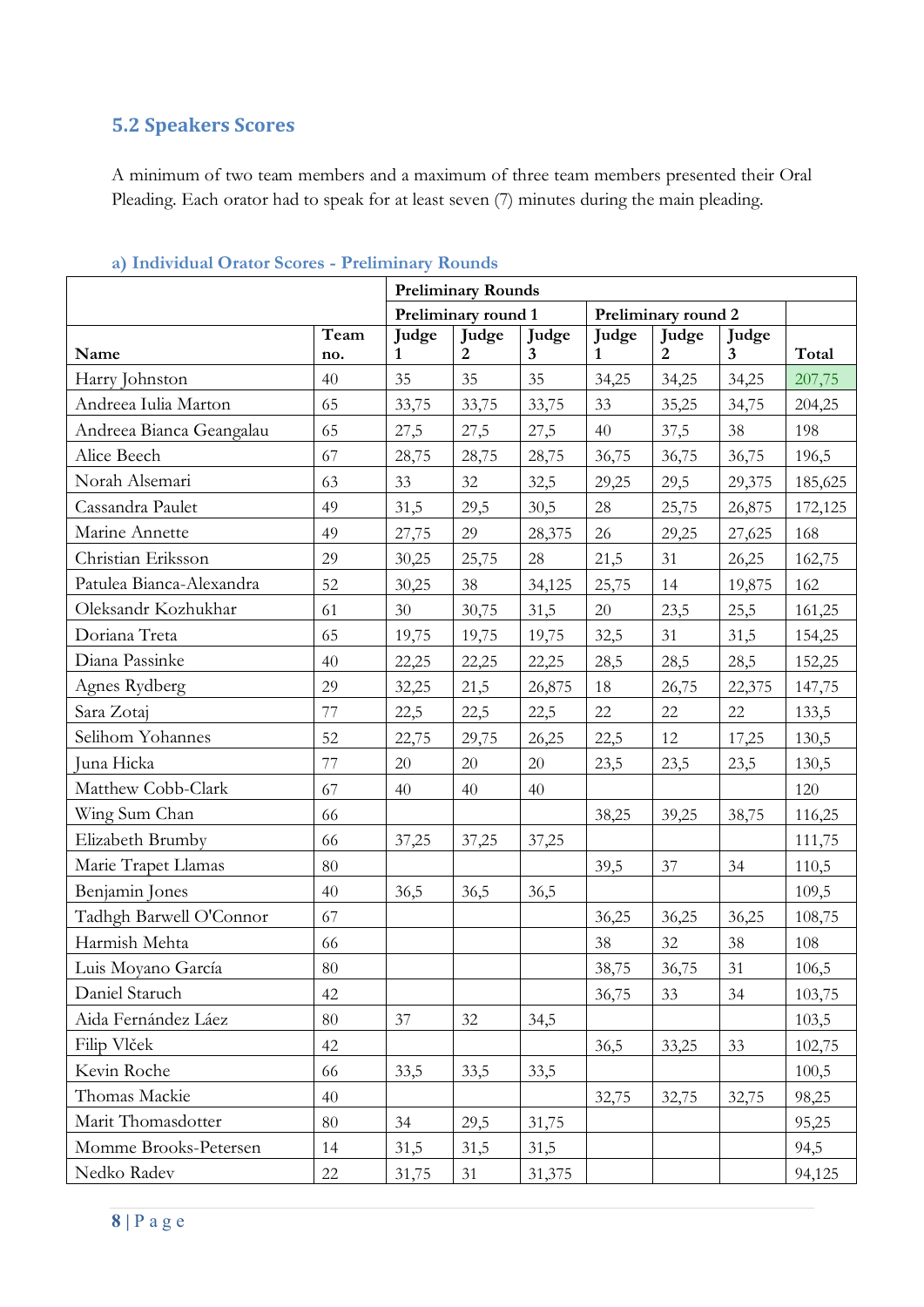| Semyon Valyavskiy           | 33 | 30,5  | 30,5   | 30,5   |       |       |        | 91,5           |
|-----------------------------|----|-------|--------|--------|-------|-------|--------|----------------|
| Yanita Dzhunova             | 22 | 32,25 | 27     | 29,625 |       |       |        | 88,875         |
| Marek Pivoda                | 42 | 30,5  | 28,75  | 29,25  |       |       |        | 88,5           |
| Megi Reçi                   | 77 |       |        |        | 28,75 | 28,75 | 28,75  | 86,25          |
| Clara Maria Lehner          | 14 | 28,5  | 28,5   | 28,5   |       |       |        | 85,5           |
| Evangelia Sakarellou        | 47 |       |        |        | 25,25 | 25,25 | 34,25  | 84,75          |
| Rachel Woodward             | 44 |       |        |        | 25,75 | 27,25 | 30,75  | 83,75          |
| Alexandra Iordanidu         | 47 |       |        |        | 25,25 | 27,75 | 30,75  | 83,75          |
| Baira Bembeeva              | 33 | 27,75 | 27,75  | 27,75  |       |       |        | 83,25          |
| Marie Poppeová              | 42 | 27,25 | 26,5   | 28     |       |       |        | 81,75          |
| Friederike Schröer          | 14 |       |        |        | 23,5  | 27    | 30,5   | 81             |
| Rachel Carroll              | 44 | 26,25 | $27\,$ | 27     |       |       |        | 80,25          |
| Anna Rubbi Rovirosa-Madrazo | 44 | 24,5  | 27     | 28,25  |       |       |        | 79,75          |
| Lucas Freitag               | 14 |       |        |        | 26    | 26    | 26,5   | 78,5           |
| Ayobami Thomas              | 44 |       |        |        | 22,75 | 23,5  | 32     | 78,25          |
| Sila Karakoc                | 78 |       |        |        | 28,25 | 25,75 | 22,75  | 76,75          |
| Hristina Dincheva           | 22 |       |        |        | 23,25 | 27    | 25,125 | 75,375         |
| Emanuil Kolev               | 22 |       |        |        | 25    | 24,5  | 24,75  | 74,25          |
| Mariia Hrynyshyn            | 61 | 24,25 | 24,25  | 24,25  |       |       |        | 72,75          |
| Marija Ana Brncic           | 74 |       |        |        | 23,25 | 25    | 24,125 | 72,375         |
| Mia Petricusic              | 74 |       |        |        | 23,75 | 24,5  | 24,125 | 72,375         |
| Olena Kandya                | 61 |       |        |        | 23,5  | 23,25 | 22,5   | 69,25          |
| Jelena Ljubicic             | 74 | 23    | 22,75  | 22,875 |       |       |        | 68,625         |
| Hüseyin Furkan Karacam      | 78 |       |        |        | 20,25 | 24,5  | 20,75  | 65,5           |
| Alena Gerashchenki          | 33 |       |        |        | 20,5  | 20,5  | 20,5   | 61,5           |
| Mualla Betül Özkan          | 78 | 20,25 | 20,5   | 20,375 |       |       |        | 61,125         |
| Katarina Sestan             | 74 | 19,5  | 19,75  | 19,625 |       |       |        | 58,875         |
| Aybüke Akdag                | 78 | 19,25 | 20     | 19,625 |       |       |        | 58,875         |
| Afroditi Maria Arnogiannaki | 47 | 16,5  | 16,5   | 16,5   |       |       |        | 49,5           |
| Olga Ganina                 | 33 |       |        |        | 15,5  | 15,5  | 15,5   | 46,5           |
| Efthalia Dolka              | 47 | 13    | 13     | 13     |       |       |        | 39             |
| George Collecott            | 63 | 31,75 | 30,75  | 31,25  | 34,75 | 32    | 33,375 | 36,5           |
| Coline Bouvier              | 49 |       |        |        |       |       |        | $\overline{0}$ |
| Lucile Monnier              | 49 |       |        |        |       |       |        | $\overline{0}$ |
| Marta Levytska              | 52 |       |        |        |       |       |        | $\overline{0}$ |
| Khrystyna Derkach           | 61 |       |        |        |       |       |        | $\overline{0}$ |
| Dan Fox                     | 67 |       |        |        |       |       |        | $\overline{0}$ |
| Eriona Prençi               | 77 |       |        |        |       |       |        | $\overline{0}$ |

Individual results after Preliminary Rounds:

**Best Orator of Preliminary Rounds**: Harry Johnston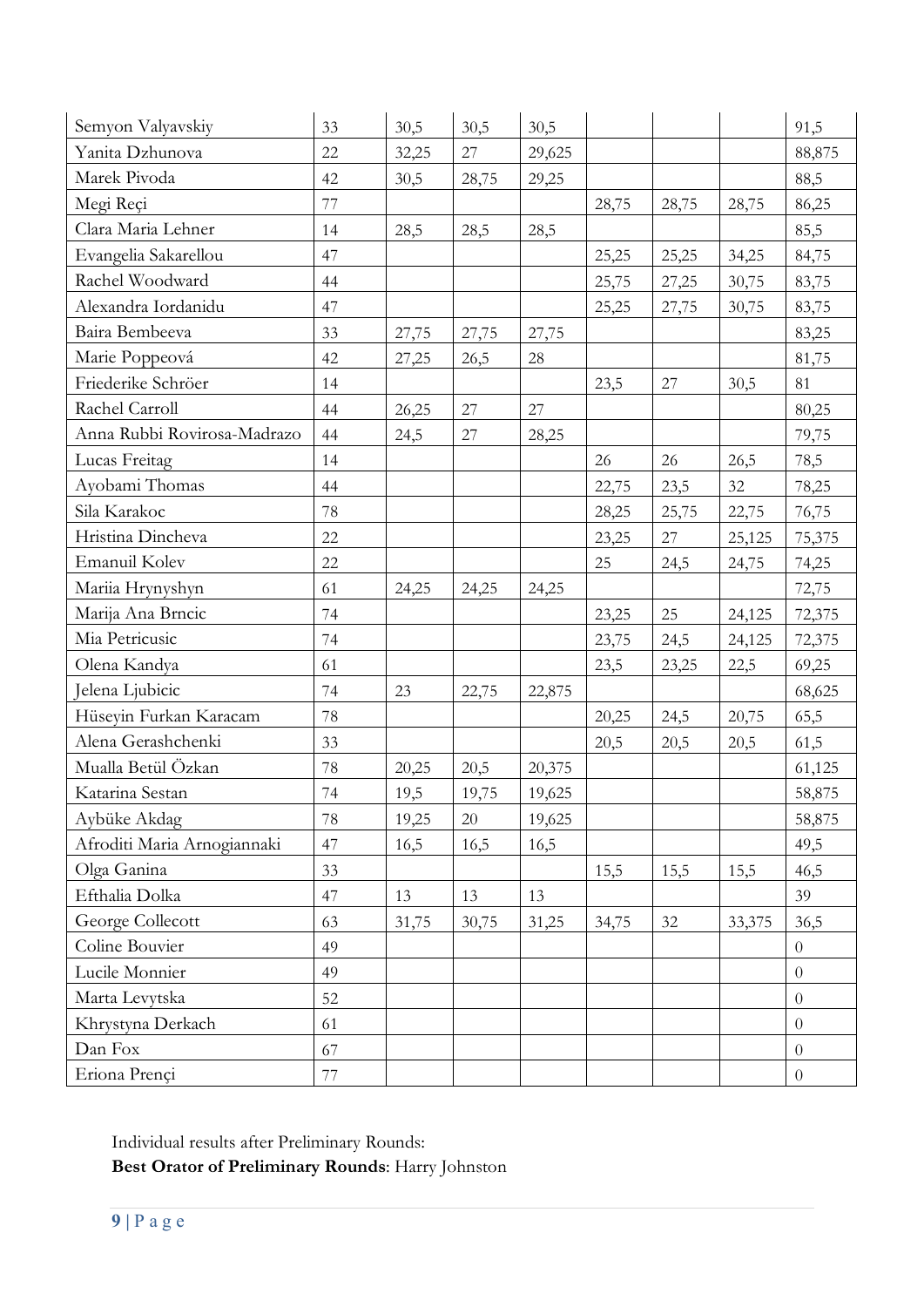#### **b) Individual Orator Scores – Semi Finals**

|                         |          | <b>Semi Final</b> |         |         |         |         |              |  |  |
|-------------------------|----------|-------------------|---------|---------|---------|---------|--------------|--|--|
| <b>Name</b>             | Team no. | Judge 1           | Judge 2 | Judge 3 | Judge 4 | Judge 5 | <b>Total</b> |  |  |
| Marie Trapet Llamas     | 80       | 35                | 36,5    | 35,75   | 33,25   | 35,75   | 176,25       |  |  |
| Luis Moyano García      | 80       | 32,5              | 34,75   | 33,25   | 32,25   | 30,75   | 163,5        |  |  |
| Tadhgh Barwell O'Connor | 67       | 29,5              | 32,5    | 33,25   | 29      | 30,25   | 154,5        |  |  |
| George Collecott        | 63       | 36,5              | 26,75   | 33      | 26,5    | 30,6875 | 153,4375     |  |  |
| Elizabeth Brumby        | 66       | 30,5              | 23,5    | 23,75   | 37      | 28,6875 | 143,4375     |  |  |
| Kevin Roche             | 66       | 31,5              | 24,25   | 24      | 34,75   | 28,625  | 143,125      |  |  |
| Alice Beech             | 67       | 28,25             | 31,25   | 25      | 30,25   | 27,75   | 142,5        |  |  |
| Norah Alsemari          | 63       | 34,25             | 24      | 30,5    | 24,5    | 28,3125 | 141,5625     |  |  |

#### **Best Orator of the Semi-Finals**: Marie Trapet Llamas

## **c) Individual Orator Scores – Grand Final**

|                     |                                                                                |                 |       |       |    | <b>Final</b>    |       |      |       |       |
|---------------------|--------------------------------------------------------------------------------|-----------------|-------|-------|----|-----------------|-------|------|-------|-------|
| <b>Name</b>         | Team no. Judge 1 Judge 2 Judge 3 Judge 4 Judge 5 Judge 6 Judge 7 Judge 8 Total |                 |       |       |    |                 |       |      |       |       |
| George Collecott    | 63                                                                             | 381             | 33    | 30,25 | 31 | 35 <sup>1</sup> | 31,75 | 32,5 | 31    | 262,5 |
| Marie Trapet Llamas | 80                                                                             | 34 <sup>1</sup> | 32.25 | 31,75 | 32 | 33,5            | 33,25 | 23   | 31.25 | 251   |
| Luis Moyano García  | 80                                                                             | 30,25           | 31,5  | 29    | 26 | 30,5            | 32,25 | 25,5 | 20    | 225   |
| Norah Alsemari      | 63                                                                             | 30,75           | 32,5  | 21,25 | 26 | 31,25           | 26,5  | 27   | 28,75 | 224   |

**Best Orator of the Grand Final**: George Collecott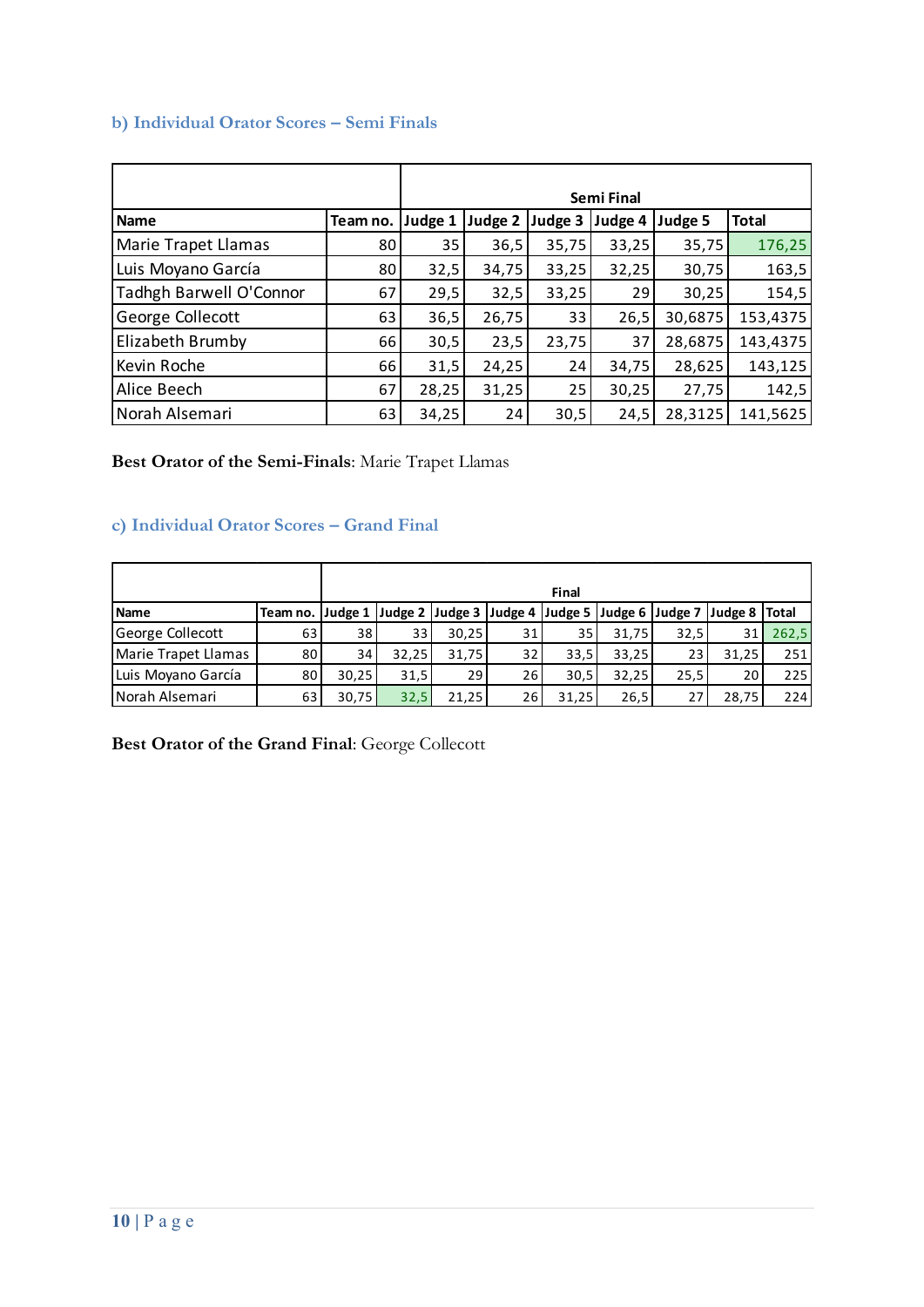# **5. The Jury**

The Jury of the Final Oral Round consisted of experts in the field of Human Rights from various areas. I would like to thank the Jury for their passion, enthusiasm, time and mostly for sharing their experience and knowledge.

- Agnieszka Szklanna
- Alexandra Dubova
- Ana Medarska Lazova
- Anna Maralyan
- Cameron-Wong McDermott
- Caoimhe Tierney
- Clare Brown
- David Milner
- Depheny Frost
- Emil Ruffer
- Evgueni Boev
- Gergo Kocsis
- Guenter de Schepper
- Guenter Schirmer
- Jan Kratochvil
- Kirill Belogubets
- Kresimir Kamber
- Lucie Nesporova
- Lucja Miara
- Marina Makarova
- Michelle Lafferty
- Nina Kaitmazova
- Rosita Pettinato
- Simon Palmer
- Thibaut Larrouturou
- Zoe Bryanston Cross

We also would like to thank the Members of the Jury who could not attend the Final Oral Round but who have served as Judges for the Written Submissions scoring. Without their dedicated time, the quality of the competition would not be where it is today.